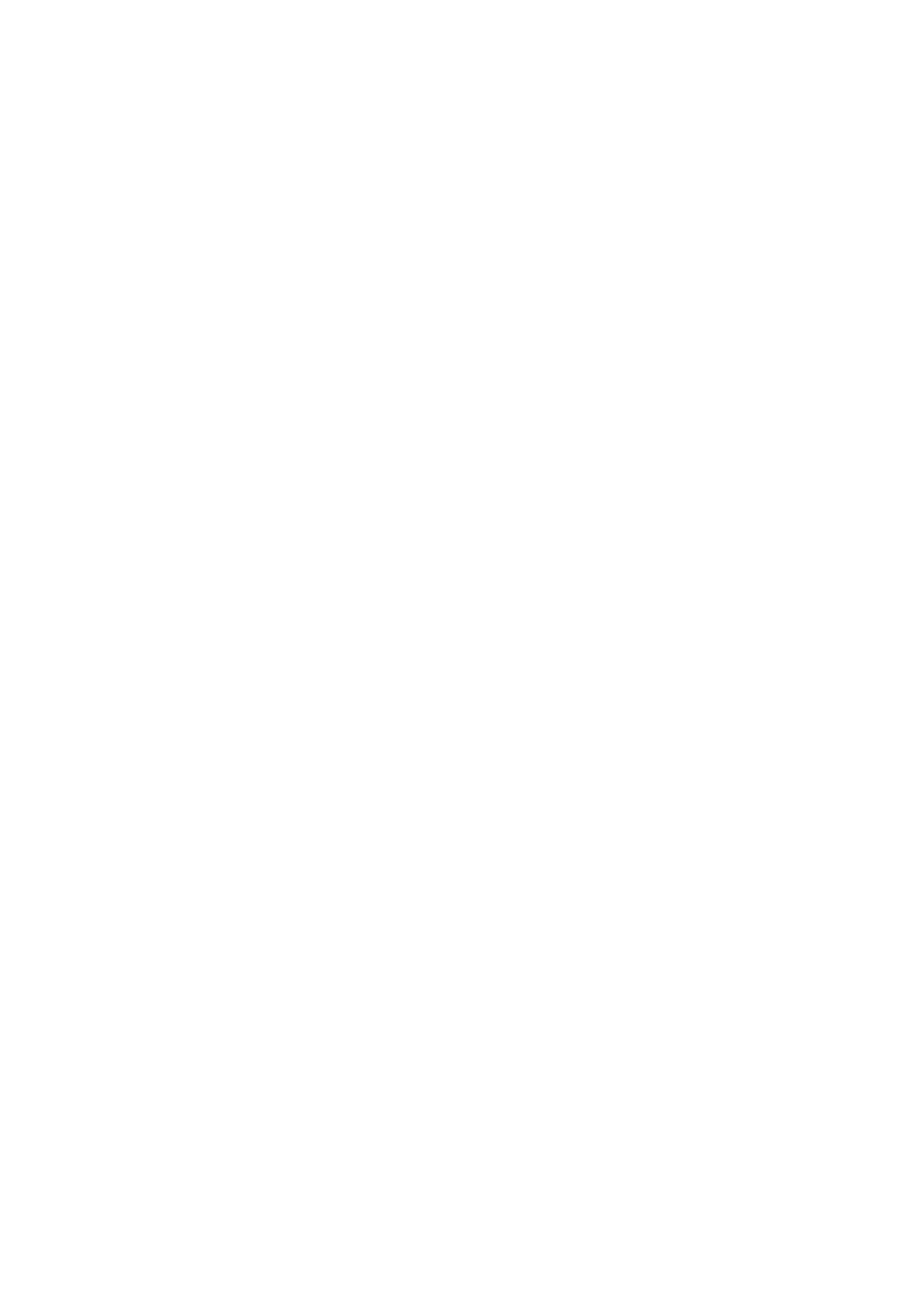## **EUROPEAN UNIVERSITY INSTITUTE DEPARTMENT OF ECONOMICS**

*The Bargaining Family Revisited: A Comment* 

**ATSUE MIZUSHIMA and KOICHI FUTAGAMI**

EUI Working Paper **ECO** 2007/28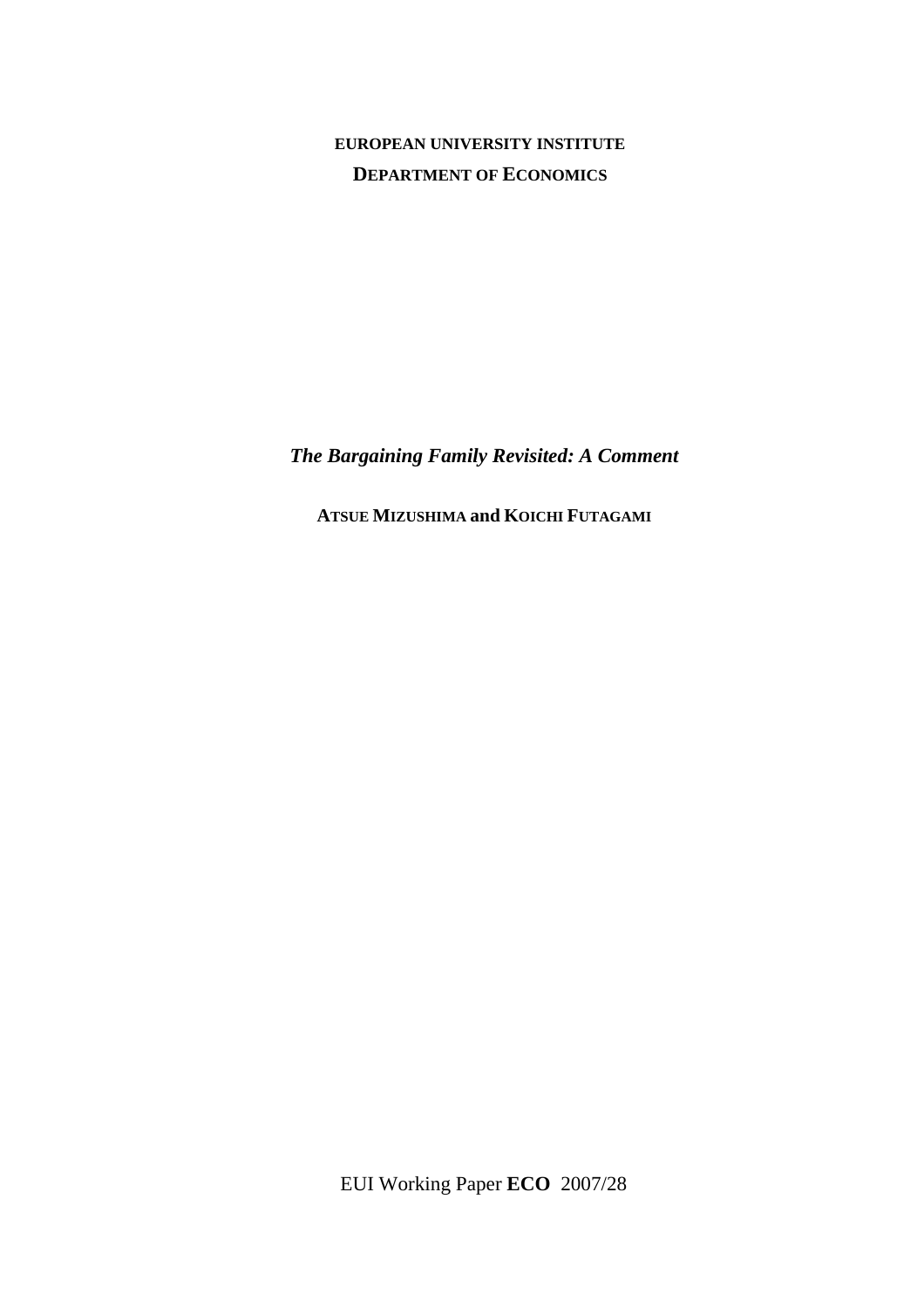This text may be downloaded for personal research purposes only. Any additional reproduction for other purposes, whether in hard copy or electronically, requires the consent of the author(s), editor(s). If cited or quoted, reference should be made to the full name of the author(s), editor(s), the title, the working paper or other series, the year, and the publisher.

The author(s)/editor(s) should inform the Economics Department of the EUI if the paper is to be published elsewhere, and should also assume responsibility for any consequent obligation(s).

ISSN 1725-6704

© 2007 Atsue Mizushima and Koichi Futagami

Printed in Italy European University Institute Badia Fiesolana I – 50014 San Domenico di Fiesole (FI) Italy

> http://www.eui.eu/ http://cadmus.eui.eu/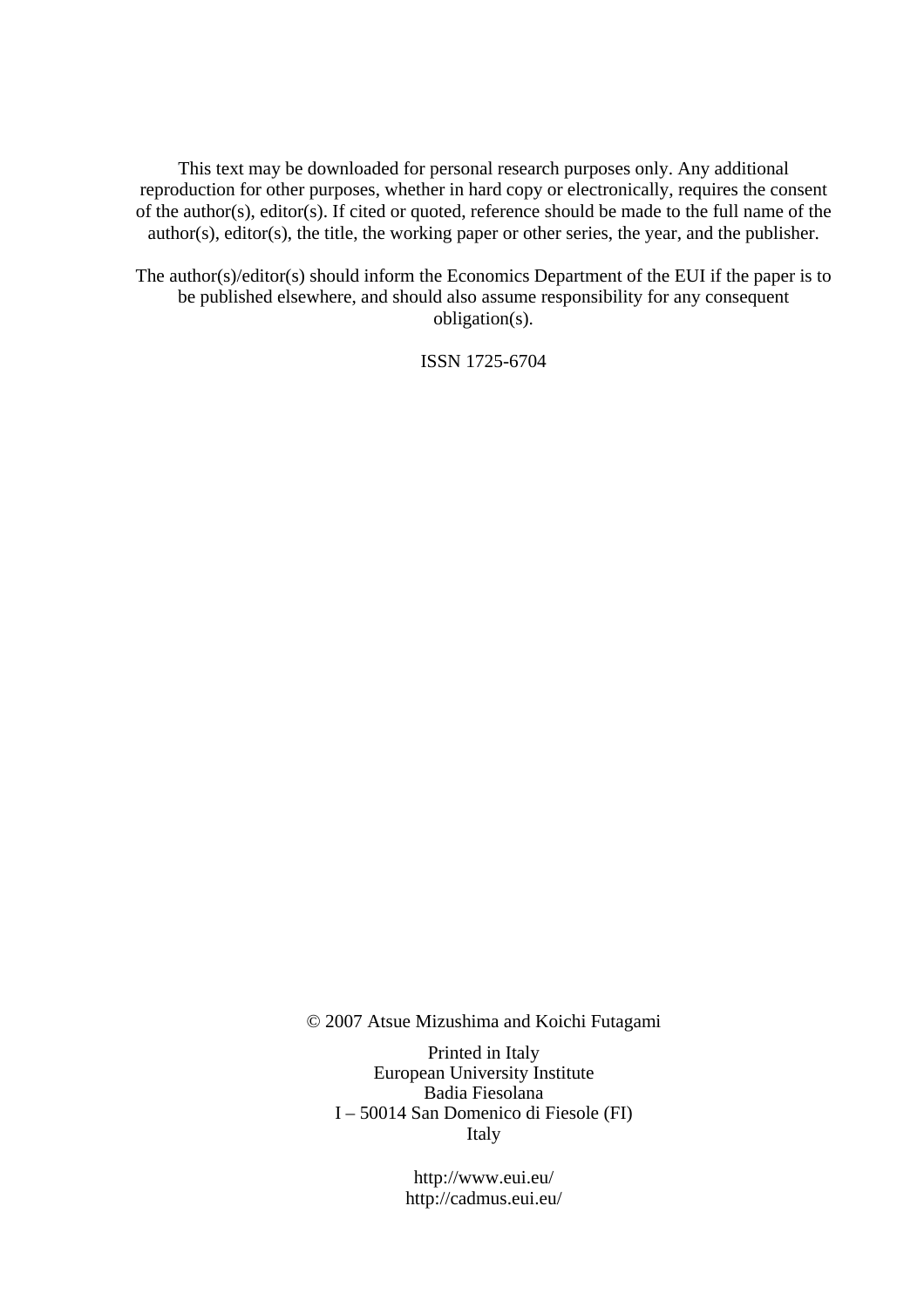# The bargaining family revisited: a Comment  $*$

Atsue Mizushima†

, Koichi Futagami‡

October 23, 2007

#### **Abstract**

This paper reexamines results of Konrad and Lommerud (2000). They construct a two-stage game model of the family. We prove that their result crucially depends on their linear payoff function and obtain an opposite result if the interaction within the family is represented by a non-linear function; that is, the interaction exhibits strategic complementarity.

**Classification Numbers:** D13, J24

**Key words:** public goods, cooperative game, non-cooperative game

<sup>∗</sup>We would like to thank Salvador Ortigueira for helpful comments and suggestions. All remaining errors are naturally our own.

<sup>†</sup>Department of Economics, European University Institute, Villa San Paolo, Via della Piazzuola 43, 50133 Florence, Italy; E-mail:atsue.mizushima@eui.eu

<sup>‡</sup>Graduate School of Economics, Osaka University, 1-7, Machikaneyama, Toyonaka Osaka 560- 0043, Japan; E-mail:futagami@econ.osaka-u.ac.jp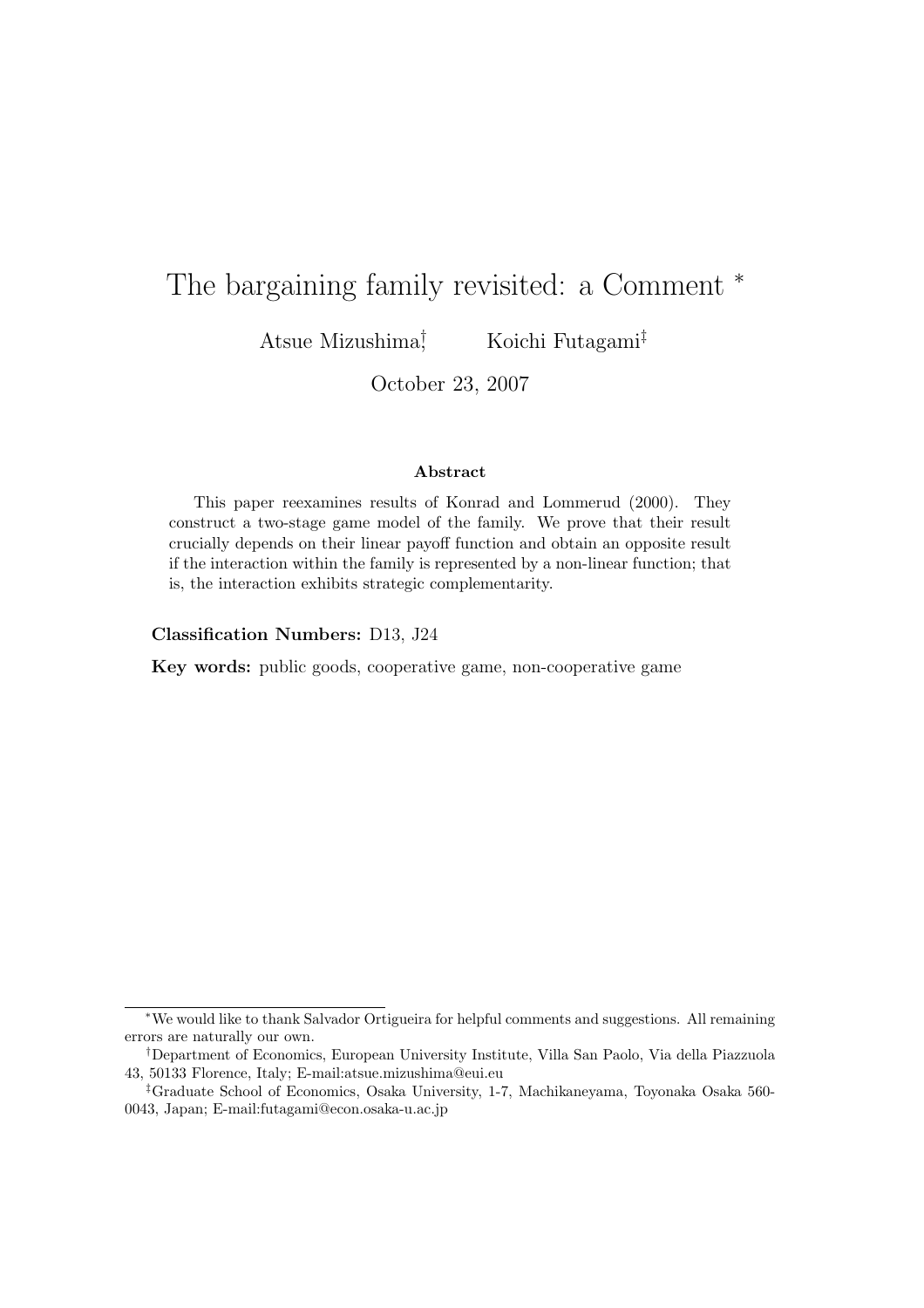## **1 Introduction**

Since the seminal paper of Becker (1981), many papers have examined issues on resource allocation within the family (See for example, Chiappori (1988) and Chiappori (1992)). In these works, it is postulated that the family maximizes a joint "welfare function". On the contrary, Konrad and Lommerud (2000) construct a two-stage game model of the family. In their model, educational investments are non-cooperatively undertaken in the first stage of the two-stage game prior to marriage, which means human capital investment by family members; that is, husband and wife. After marriage (in stage 2), their supply decisions of public goods are determined.<sup>1</sup> Using this model, they derive important implications concerning the private provision of family public goods.<sup>2</sup> First, in their proposition 1, they show that at the non-cooperative Nash equilibrium, a joint increase in contributions to the public good is a Pareto improvement. Second, in their proposition 2, they show that in the non-cooperative equilibrium, a joint decrease in education investment is a Pareto improvement.

Although Konrad and Lommerud's results have important implications for understanding the nature of private provision of public goods within the family, their result crucially depend on their assumption on the functional form of the family members' payoff function. They adopt a linear payoff function, which eliminates any strategic interaction within the family. Although the assumption of the linear functional form is admissible for analyses of a benchmark case, linearity fails to capture strategic interaction in models of household production. For example, in the case of child rearing, husbands and wives can play different roles. An increase in provision of child rearing by husband raises efficiency or productivity of child rearing by his wife. This interaction is known as strategic complementarity.<sup>3</sup> Their linear functional form cannot

<sup>1</sup>For another example of the model of the family, it is useful to see the overview of Bergstrom (1997).

<sup>2</sup>Example of the family public good are child rearing, cleaning house, and well-being parents. <sup>3</sup>See Bulow, Geanakoplos, and Klemperer (1985) as for the strategic complementarity.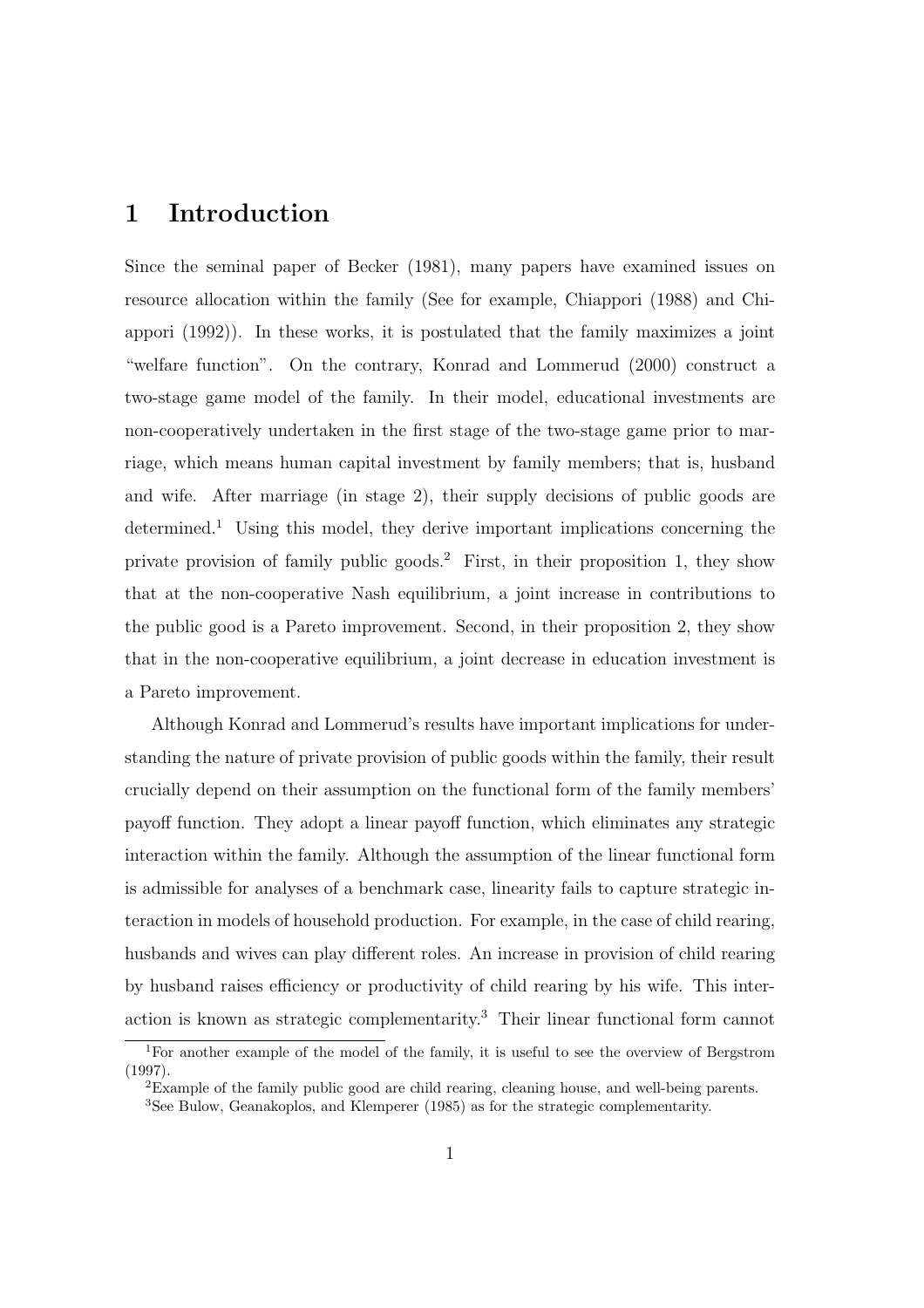take account of this kind of relationship in the family. By considering this strategic complementarity in the family, we prove an opposite result that in Proposition 2 of Konrad and Lommerud (2000).

The remainder of this paper is organized as follows. Section 2 is divided into two subsections. Section 2.1 analyzes the stage 2 outcomes. Section 2.2 derives the education choices in stage 1. Section 3 concludes this paper.

## **2 The Model**

In this section, we construct a two–stage game  $\acute{a}$  la Konrad and Lommerud (2000) by taking account of the strategic interaction within the family. Following Konrad and Lommerud (2000), we consider the family, consisting of two agents (a husband and a wife) denoted by  $i = f, m$ . Each agent has the following payoff function:

$$
u_i = x_i + G(g_f, g_m) - \frac{\alpha}{2}g_i^2 - \frac{\beta}{2}w_i^2, \ \ i \in \{f, m\} \text{ and } i \neq j. \tag{1}
$$

Here  $G(g_f, g_m)$  is the payoff from providing public good. It is given by

$$
G(g_f, g_m) = g_f - \delta g_f^2 + g_m - \delta g_m^2 + \gamma g_f g_m, \qquad (2)
$$

where  $g_f$  and  $g_m$  show the provisions of public goods of agents  $i = f, m$ . We assume that the parameter  $\gamma$  takes a positive value. This indicates that the relationship between agents within the family exhibits strategic complementarity. If  $\delta = \gamma = 0$ , the payoff function is the same as Konrad and Lommerud (2000). Further,  $x_i$  is the individual's consumption of private goods and is determined as follows:

$$
x_i = w_i(y - g_i), \quad i \in \{f, m\} \tag{3}
$$

where  $w_i$  is the labor market wage to be determined below, and y is i's maximum time available for working in the labor market and for contributions to the public good. Thus,  $(y - g_i)$  measures the labor supply of agent *i*. Apart from reducing the time available for labor market activities, contributing to the public good has some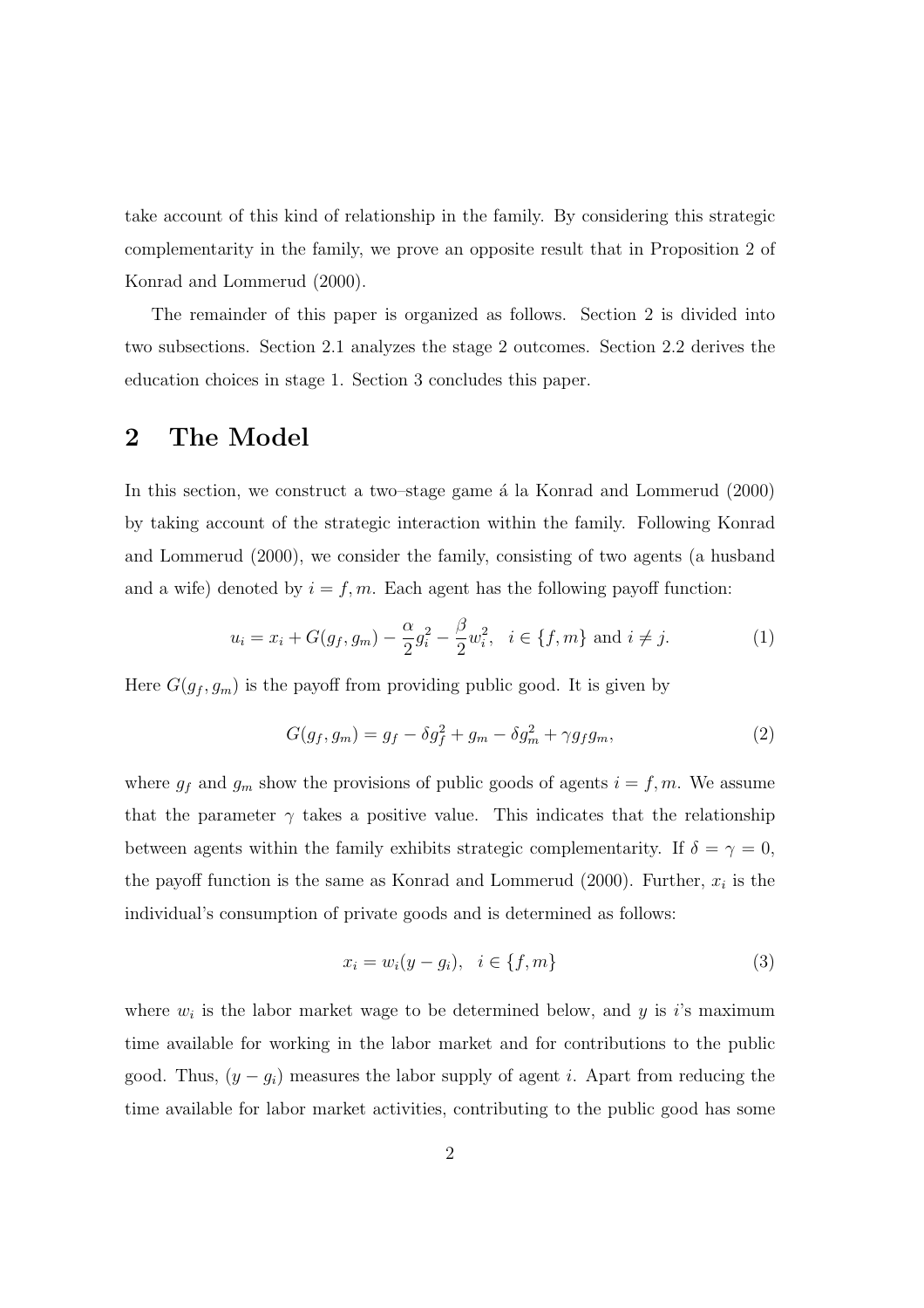"psychic" cost that is measured by a convex cost function,  $a(g_i) = \frac{\alpha}{2} g_i^2, i \in \{f, m\}$  and  $(\alpha > 0)$ . If an agent makes an effort to have the education, it leads to higher education level of the agent and also brings the higher wage rate. Therefore, the wage rate also indicates the education level. We assume that the marginal cost of education is positive and increasing; that is, the education cost is given by  $b(w_i) = \frac{\beta}{2} w_i^2, i \in \{f, m\}$ and  $(\beta > 0)$ .

We consider the following two–stage game. In stage 1, each agent simultaneously chooses his or her education level. In stage 2, taking the choice of education levels in stage 1 into account, each agent simultaneously determines how much time he or she devotes to activities that contribute to the family public good. We seek the Nash equilibrium of the stage 2 game given an education choice  $(w_f, w_m)$  in stage 1. Having solved this problem contingent on given educational choices, we derive the stage 1 subgame perfect Nash equilibrium choices of labor market productivities.

#### **2.1 Stage 2 outcomes**

In this subsection, we calculate the non-corporative Nash equilibrium with taking the education levels  $w_f$  and  $w_m$  as given. The wife maximizes her own utility given the provision of public good by her husband, and vice versa. The first–order conditions of these problems are given by

$$
\frac{\partial u_i}{\partial g_i} = -w_i + 1 - 2\delta g_i + \gamma g_j - \alpha g_i = 0, \quad i, j \in \{f, m\} \text{ and } i \neq j. \tag{4}
$$

The first and last terms in the second equation of (4) show the marginal cost from the provision of family goods and the second to fourth terms show the marginal benefit. Equations (4) define the reaction functions of the agents as follows:

$$
g_i = \frac{1}{\alpha + 2\delta}(1 + \gamma g_j - w_i), \quad i, j \in \{f, m\} \text{ and } i \neq j.
$$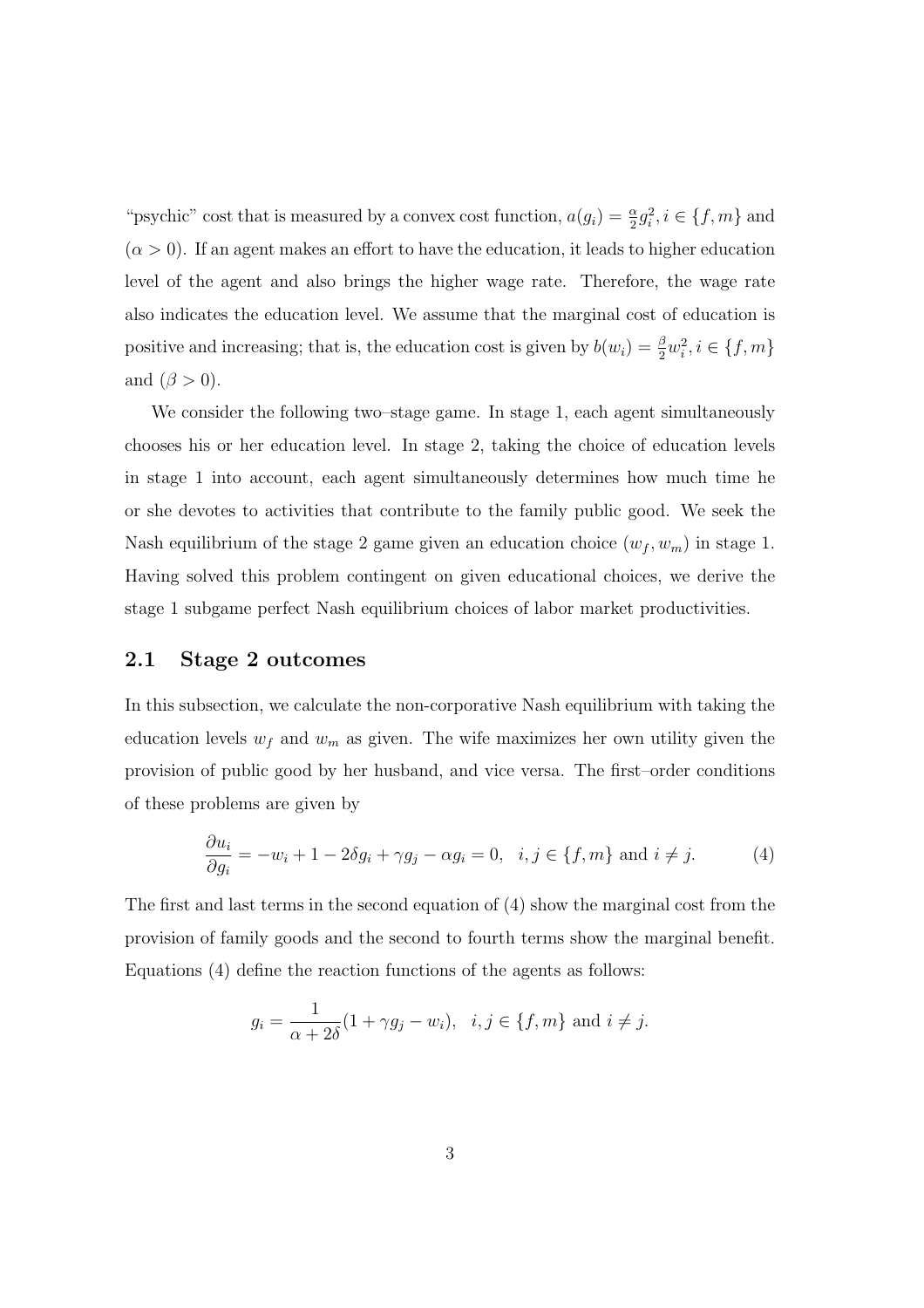Following Konrad and Lommerud (2000), we assume that  $1 - w_i > 0$ . The slopes of these reaction functions are given by

$$
\frac{\partial g_i}{\partial g_j} = \frac{\gamma}{\alpha + 2\delta}, \quad i \in \{f, m\} \text{ and } i \neq j.
$$

This implies that the reaction curves of the agents are upward sloping. It should be noted that there is no reaction function in Konrad and Lommerud (2000). Their reaction curve can be depicted as a horizontal line.

When the education levels of the agents change, the reaction curves shift. We can calculate these shifts as follows:

$$
\frac{\partial g_f}{\partial w_f} = -\frac{1}{\alpha + 2\delta}, \quad \frac{\partial g_m}{\partial w_m} = -\frac{1}{\alpha + 2\delta}.
$$

Consequently, an increase in education level raises the opportunity cost of the provision of family goods, and thus decreases the contribution to family public good.

To guarantee an interior solution, we assume the following:

#### **Assumption 1**  $\gamma < 2\delta$

Solving (4), we obtain the second-stage Nash equilibrium  $g_i^* \in (0, y)$  depending on the levels of education that the agents choose in the first-stage:

$$
g_f^*(w_f, w_m) = \frac{(1 - w_f)(\alpha + 2\delta) + (1 - w_m)\gamma}{(\alpha + 2\delta)^2 - \gamma^2},
$$
(5)

$$
g_m^*(w_f, w_m) = \frac{(1 - w_m)(\alpha + 2\delta) + (1 - w_f)\gamma}{(\alpha + 2\delta)^2 - \gamma^2}.
$$
 (6)

We examine how the second-stage Nash equilibrium depends on the levels of education. From equations (5) and (6), it is clear that  $\partial g_f^* / \partial w_f < 0$ ,  $\partial g_f^* / \partial w_m <$  $0, \partial g_m^* / \partial w_m < 0$  and  $\partial g_m^* / \partial w_f < 0$ .

Now we turn to characterizing the efficient outcome. We define the social welfare as  $SW \equiv \sum_{i=j,m} u_i$  for simplicity. The efficient allocation must satisfy the following first–order conditions:

$$
\frac{\partial SW}{\partial g_i} = -w_i + 2(1 - 2\delta g_i + \gamma g_j) - \alpha g_i = 0, \quad i, j \in \{f, m\} \text{ and } i \neq j. \tag{7}
$$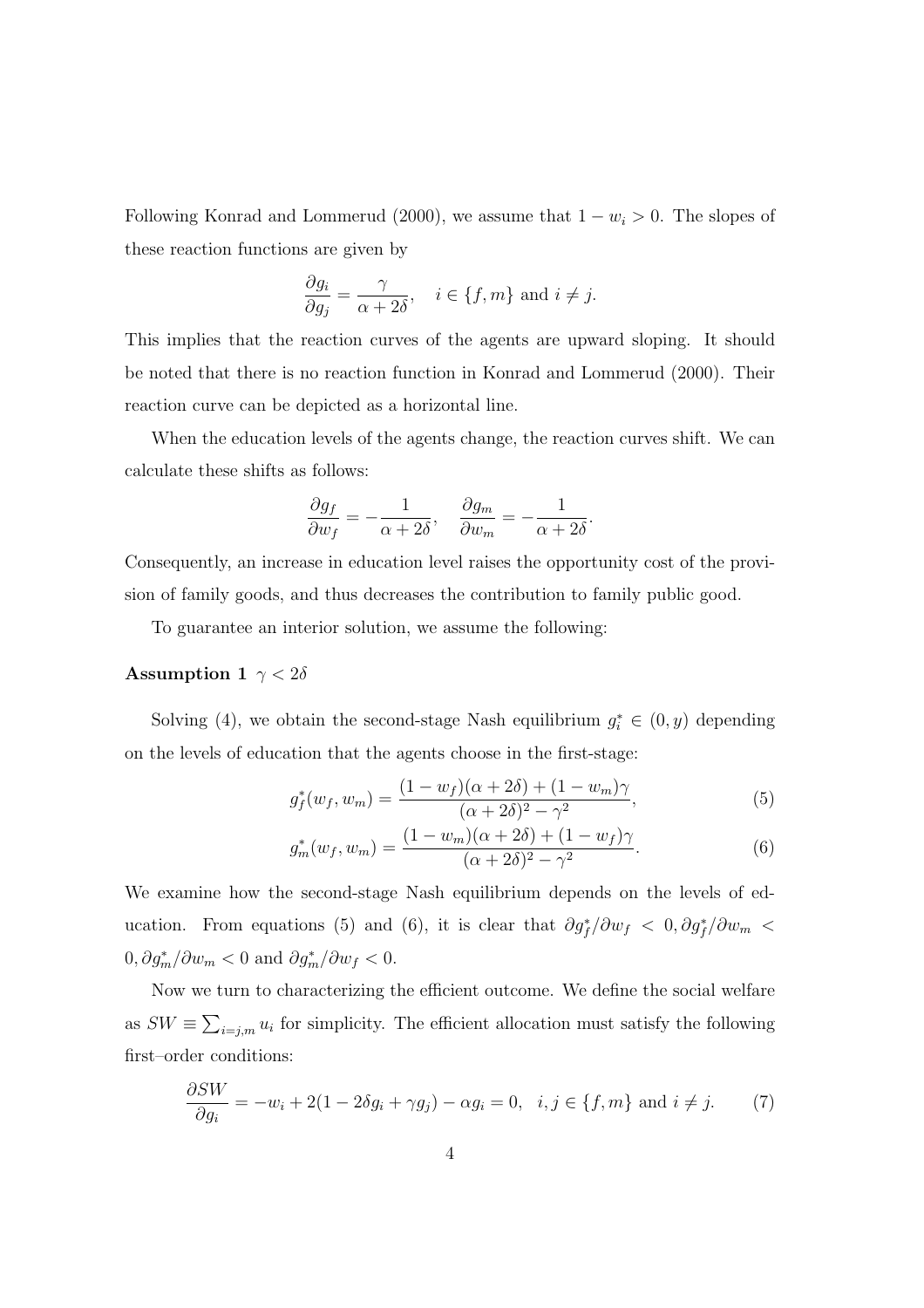The first and last terms in the second equation of (7) show the marginal cost from the provision of family goods and the second and third terms also show the marginal benefit. Solving (7), we obtain the efficient outcomes  $g_i^e \in (0, y)$  in the stage 2 as follows:

$$
g_f^e(w_f, w_m) = \frac{(2 - w_f)(\alpha + 4\delta) + (2 - w_m)2\gamma}{(\alpha + 4\delta)^2 - (2\gamma)^2},
$$
\n(8)

$$
g_m^e(w_f, w_m) = \frac{(2 - w_m)(\alpha + 4\delta) + (2 - w_f)2\gamma}{(\alpha + 4\delta)^2 - (2\gamma)^2}.
$$
\n(9)

We can compare the Nash equilibrium with the efficient outcome as follows:

**Proposition 1** For a given level of education, in the non-cooperative Nash equilibrium, a joint increase in contributions to the public good is a Pareto improvement.

#### **Proof.**

$$
g_i^e - g_i^* = \frac{1}{[(\alpha + 4\delta)^2 - (2\gamma)^2][( \alpha + 2\delta)^2 - (\gamma)^2]} \Big( \alpha(\alpha + 2\delta + \gamma)(\alpha + 4\delta) + 2\alpha\gamma(2\delta + \gamma) + w_i[2\alpha^2\delta + (3\alpha + 4)(4\delta^2 - \gamma^2)] + w_j[2\gamma(4\delta^2 - \gamma^2)] + \alpha^2\gamma(2 - w_j) \Big) > 0, i, j \in \{f, m\} \text{ and } i \neq j.
$$

Thus we have  $g_i^e > g_i^*$ .

The intuition of this result is as follows. In the efficient allocation, the agents maximize the joint utility function, the opportunity cost of the provision of family goods at the efficient outcome is smaller than that of Nash equilibrium regime, thus the agents have incentives to increase the provision of family goods at the efficient outcome. This results is similar that in Proposition 1 of Konrad and Lommerud  $(2000).$ 

#### **2.2 The educational choice**

In this subsection, we consider the choice of education levels in stage 1. The equilibrium choice depends on whether behaviors in stage 2 are characterized by noncooperative mode or by cooperative mode. We consider these cases respectively.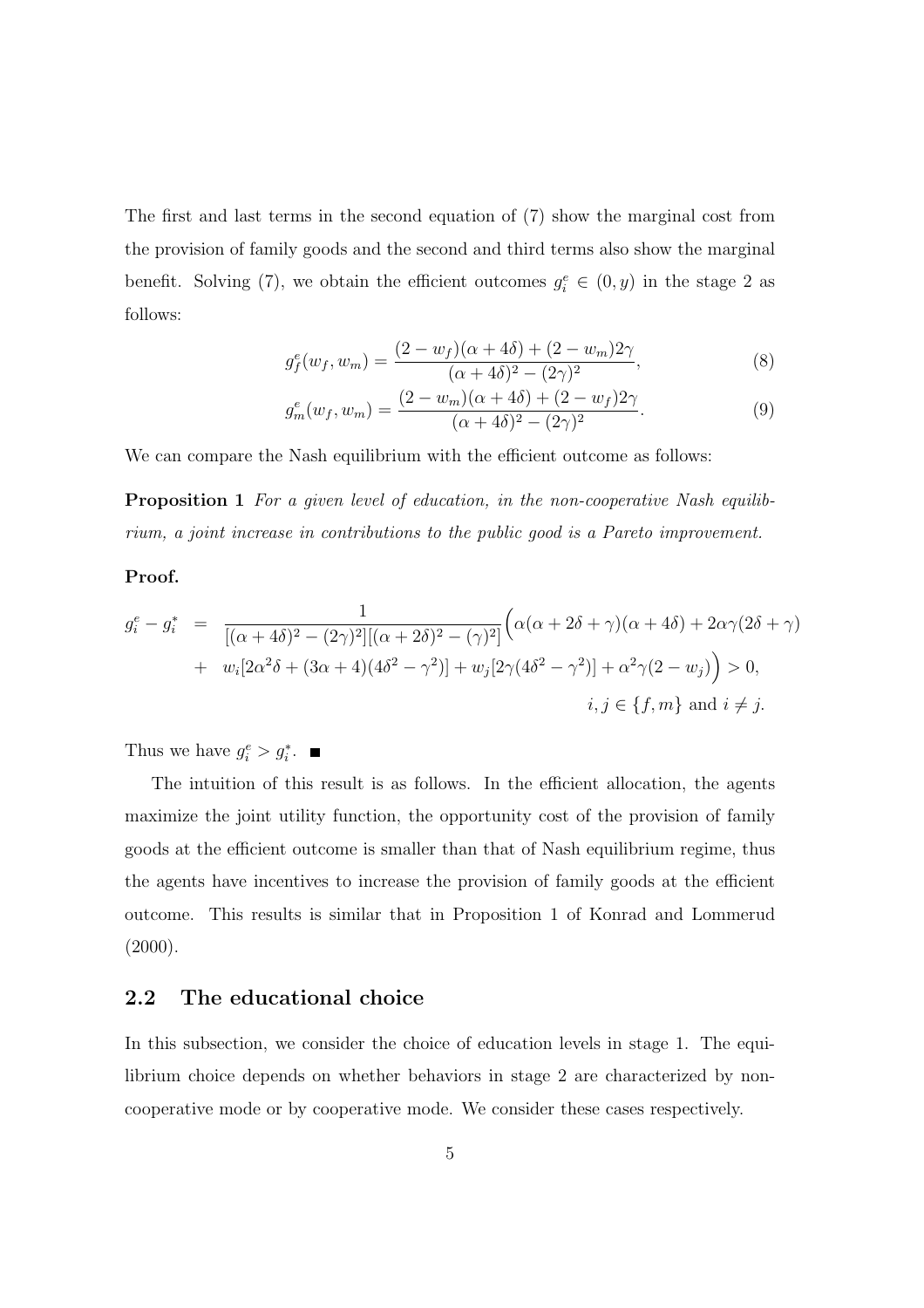First, we consider the case where agents behave non–cooperatively in stage 2. Taking the second stage equilibrium allocation into account, the wife maximizes the following her own utility given the education level by her husband, and vice versa.

$$
u_i = w_i[y - g_i^*(w_f, w_m)] + g_i^*(w_f, w_m) - \delta g_i^*(w_f, w_m)^2 + g_j^*(w_f, w_m) - \delta g_j^*(w_f, w_m)^2
$$
  
+  $\gamma g_f^*(w_f, w_m)g_m^*(w_f, w_m) - \frac{\alpha}{2}g_i^*(w_f, w_m)^2 - \frac{\beta}{2}w_i^2$ ,  $i, j \in \{f, m\}$  and  $i \neq j$ . (10)

where  $g_i^*(w_f, w_m)$  is given by (5) and (6). The educational choice,  $w_i$  that maximizes (10) is depends on  $w_j$  and is determined by the following first-order condition:

$$
\Gamma^{i}(w_{f}, w_{m}) \equiv \frac{\partial u_{i}}{\partial w_{i}}
$$
\n
$$
= y - g_{i}^{*}(w_{f}, w_{m}) + [1 - 2\delta g_{j}^{*}(w_{f}, w_{m}) + \gamma g_{i}^{*}(w_{f}, w_{m})] \frac{\partial g_{j}^{*}(w_{f}, w_{m})}{\partial w_{i}} - \beta w_{i}
$$
\n
$$
= y - \frac{(1 - w_{i})(\alpha + 2\delta) + (1 - w_{j})\gamma}{(\alpha + 2\delta)^{2} - \gamma^{2}}
$$
\n
$$
+ \left(1 - 2\delta \frac{(1 - w_{j})(\alpha + 2\delta) + (1 - w_{i})\gamma}{(\alpha + 2\delta)^{2} - \gamma^{2}} + \gamma \frac{(1 - w_{i})(\alpha + 2\delta) + (1 - w_{j})\gamma}{(\alpha + 2\delta)^{2} - \gamma^{2}}\right)
$$
\n
$$
\left(-\frac{\gamma}{(2 + \alpha)^{2} - \gamma^{2}}\right) - \beta w_{i} = 0, \qquad i, j \in \{f, m\}, \text{ and } i \neq j. \tag{11}
$$

The necessary condition is classified into three parts. The first and second terms in the second equation of (11) show the marginal benefit from the education, the third term shows the strategic effects. As can be seen in the previous subsection, please note that the payoff function (2) exhibits the strategic complementarity in a family.

We have the sufficient conditions of the form

$$
\Gamma_1^i(w_i, w_j) \equiv -\beta + \frac{\alpha + 2\delta}{(\alpha + 2\delta)^2 - \gamma^2} + \frac{\alpha\gamma^2}{[(\alpha + 2\delta)^2 - \gamma^2]^2} < 0, \quad i, j \in \{f, m\}, \text{ and } i \neq j.
$$
\n(12)

where  $\Gamma_1^i(w_i, w_j) \equiv \partial \Gamma^i / \partial w_i$ .

To guarantee the sufficient condition and that  $w_i$  has an interior solution, we assume the following:

#### **Assumption 2**

$$
\beta > \max \left\{ \frac{(\alpha + 2\delta)^3 - 2\delta\gamma^2}{[(\alpha + 2\delta)^2 - \gamma^2]^2}, \frac{\alpha + 4\delta}{(\alpha + 4\delta)^2 - (2\gamma)^2} \right\}
$$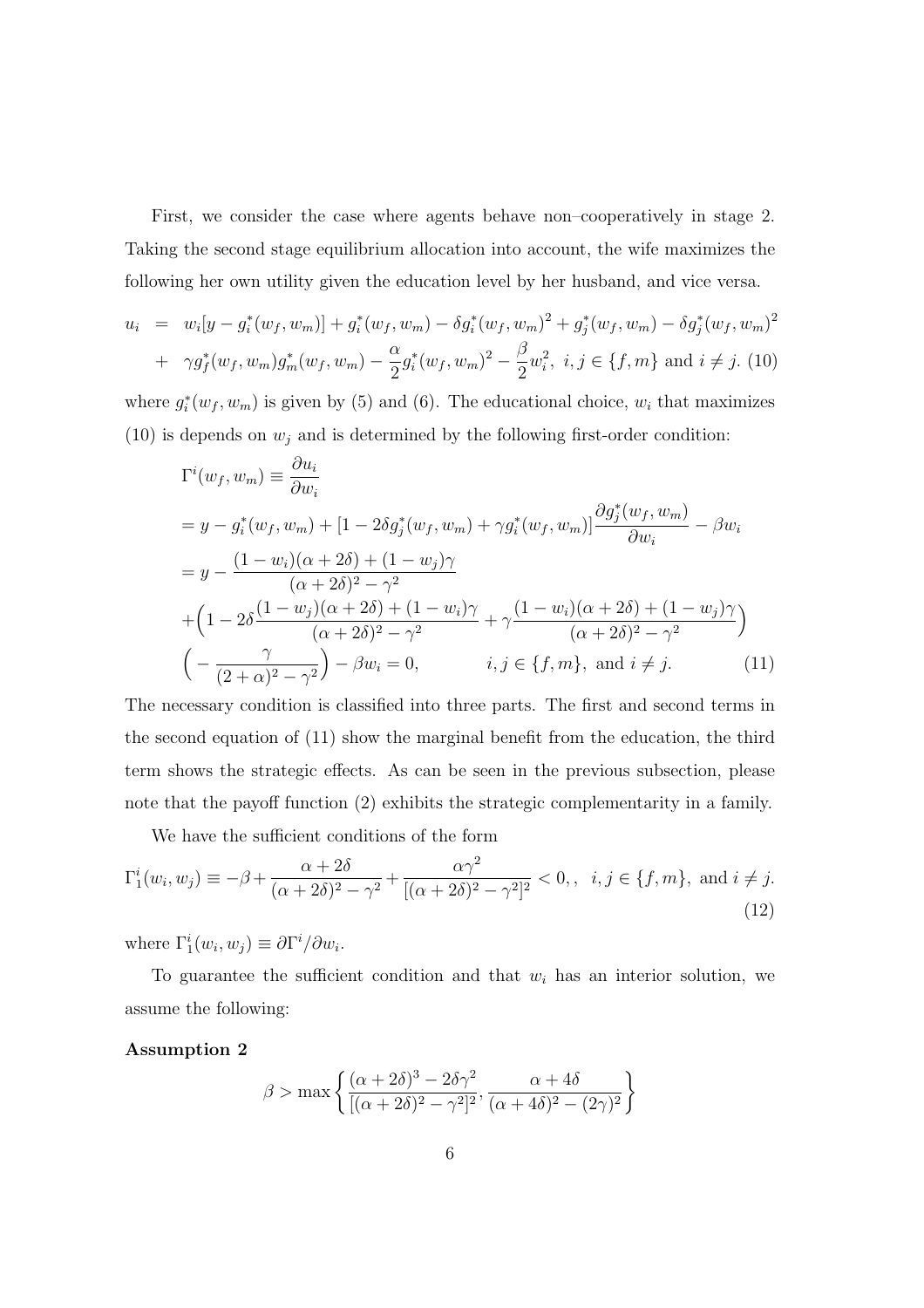The sufficient condition is satisfied due to Assumption 2. Thus, we can obtain the following reaction functions defined by  $\Gamma^i(w_i, w_j) = 0, i \in \{f, m\}.$ 

$$
w_i = \frac{[(\alpha + 2\delta)^2 - \gamma^2]^2 y + \alpha \gamma (\alpha + 2\delta) w_j - (\alpha + 2\delta + \gamma) [(\alpha + 2\delta)^2 + \gamma (\alpha - \gamma)]}{2\gamma^2 \delta - (\alpha + 2\delta)^3 + \beta [(\alpha + 2\delta)^2 - \gamma^2]^2},
$$
  
 $i, j \in \{f, m\}, \text{ and } i \neq j. (13)$ 

Because of Assumption 2, the reaction curves of husband and wife become upward sloping.

Solving (13), we get the Nash equilibrium of the two stage game as follows:

$$
w_i^* = \frac{[(\alpha + 2\delta)^2 - \gamma^2]^2 y - (\alpha + 2\delta + \gamma)[(\alpha + 2\delta)^2 + \gamma(\alpha - \gamma)]}{\beta[(\alpha + 2\delta)^2 - \gamma^2]^2 + 2\gamma^2 \delta - (\alpha + 2\delta)^3 - \alpha\gamma(\alpha + 2\delta)}, \quad i \in \{f, m\}. \tag{14}
$$

Next, let us consider the efficient outcome. The efficient education levels are derived by choosing the wage rate that maximizes the following:

$$
SW = w_i[y - g_i^e(w_f, w_m)] + w_j[y - g_j^e(w_f, w_m)]
$$
  
+  $2[g_f^e(w_f, w_m) - \delta g_f^e(w_f, w_m)^2 + g_m^e(w_f, w_m) - \delta g_m^e(w_f, w_m)^2$   
+  $\gamma g_f^e(w_f, w_m)g_m^e(w_f, w_m)] - \frac{\alpha}{2}g_i^e(w_f, w_m)^2 - \frac{\beta}{2}w_i^2 - \frac{\alpha}{2}g_j^e(w_f, w_m)^2 - \frac{\beta}{2}w_j^2,$   
 $i, j \in \{f, m\}$  and  $i \neq j$  (15)

where  $g_i^e(w_f, w_m), i \in \{f, m\}$  is defined by (8) and (9). The necessary conditions are given by

$$
\Gamma^{i,e}(w_i, w_j) \equiv \frac{\partial SW}{\partial w_i} = y - g_i^e - \beta w_i
$$
  
=  $y - \frac{(2 - w_i)(\alpha + 4\delta) + (2 - w_j)2\gamma}{(\alpha + 4\delta)^2 - (2\gamma)^2} - \beta w_i = 0, \ i, j \in \{f, m\}$  and  $i \neq j$ . (16)

The first and second terms in the second equation of (16) show the marginal benefit and the third term shows the marginal cost. The sufficient conditions are satisfied due to Assumption 2; that is,

$$
\Gamma_1^{i,e}(w_i, w_j) \equiv \frac{\partial \Gamma^{i,e}(w_i, w_j)}{\partial w_i} = \frac{\alpha + 4\delta}{(\alpha + 4\delta)^2 - (2\gamma)^2} - \beta < 0, \quad i, j \in \{f, m\} \text{ and } i \neq j
$$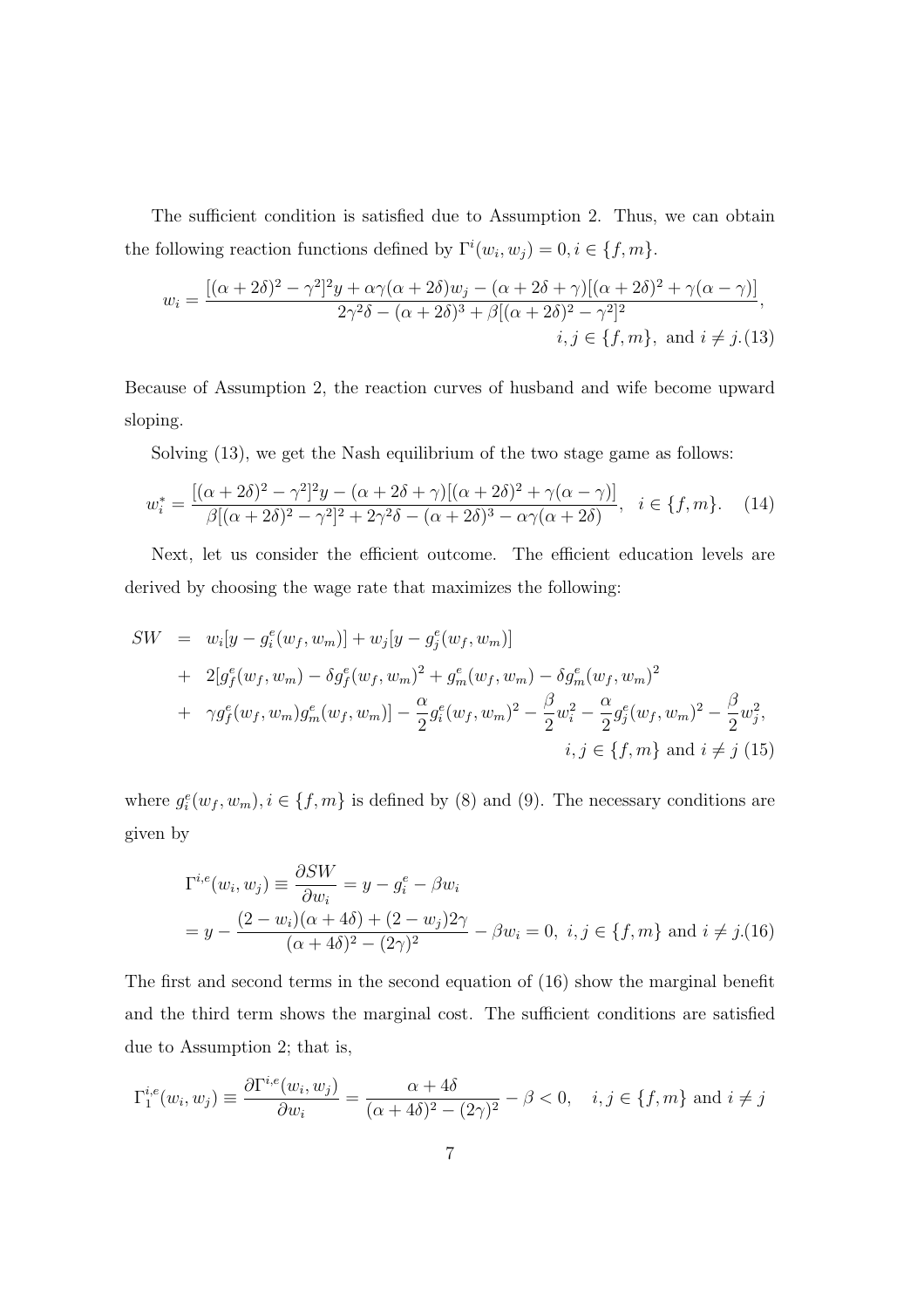From (16), we have the following condition:

$$
w_i = \frac{2\gamma w_j + [(\alpha + 4\delta)^2 - (2\gamma)^2]y - 2(\alpha + 4\delta + 2\gamma)}{\beta[(\alpha + 4\delta)^2 - (2\gamma)^2] - (\alpha + 4\delta)}, \quad i, j \in \{f, m\}, \quad i \neq j. \tag{17}
$$

Solving  $(17)$ , we obtain the efficient wage levels as follows:

$$
w_i^e = \frac{[(\alpha + 4\delta)^2 - (2\gamma)^2]y - 2(\alpha + 4\delta + 2\gamma)}{\beta[(\alpha + 4\delta)^2 - (2\gamma)^2] - (\alpha + 4\delta + 2\gamma)}, \quad i \in \{f, m\}.
$$
 (18)

**Proposition 2** Suppose that the following inequality holds:

$$
1 - \alpha \beta - (2\delta - \gamma)y > 0,
$$

Then, a joint increase in education investment is a Pareto improvement.

#### **Proof.**

$$
w_i^e - w_i^* =
$$
  
\n
$$
\frac{(\alpha + 2\delta + \gamma)(\alpha + 4\delta + 2\gamma)[(\alpha^2 + \alpha(4\delta - \gamma) + (\gamma - 2\delta)^2]}{X} \Big[1 - \alpha\beta - (2\delta - \gamma)y\Big] > 0,
$$
  
\n
$$
i, j \in \{f, m\},
$$

where  $X \equiv {\beta[(\alpha + 4\delta)^2 - (2\gamma)^2] - (\alpha + 4\delta + 2\gamma)} {\beta[(\alpha + 2\delta)^2 - \gamma^2]^2 + 2\delta\gamma^2 - (\alpha + 4\delta)^2}$  $(2\gamma)^3 - \alpha\gamma(\alpha + 2\delta) > 0$ . Thus, if  $1 - \alpha\beta + (2\delta - \gamma)y > 0$ .

Proposition 2 holds when  $\alpha$  is sufficiently small. When  $\gamma = \delta = 0$ , the subgame perfect Nash equilibrium (13) and the efficient allocation (18) are respectively rewritten as  $w_i = \frac{\alpha y - 1}{\alpha \beta - 1}$ ,  $i \in \{f, m\}$  and  $w_f^e = \frac{\alpha y - 2}{\alpha \beta - 1}$ ,  $i \in \{f, m\}$ . By comparing these values, we have  $w_i > w_i^e$ ,  $i \in \{f, m\}$ . This result is that of Konrad and Lommerud (2000). In contrast, when  $\gamma > 0$  and  $\delta > 0$ , we have the opposite result that in Proposition 2 of Konrad and Lommerud (2000). Their proposition states that agents acquire higher education levels at the non–cooperative equilibrium than those at the efficient outcome. When the relationship between husband and wife exhibits strategic complementarity, the agents acquire lower education levels at the non–cooperative equilibrium than those at the efficient outcome.